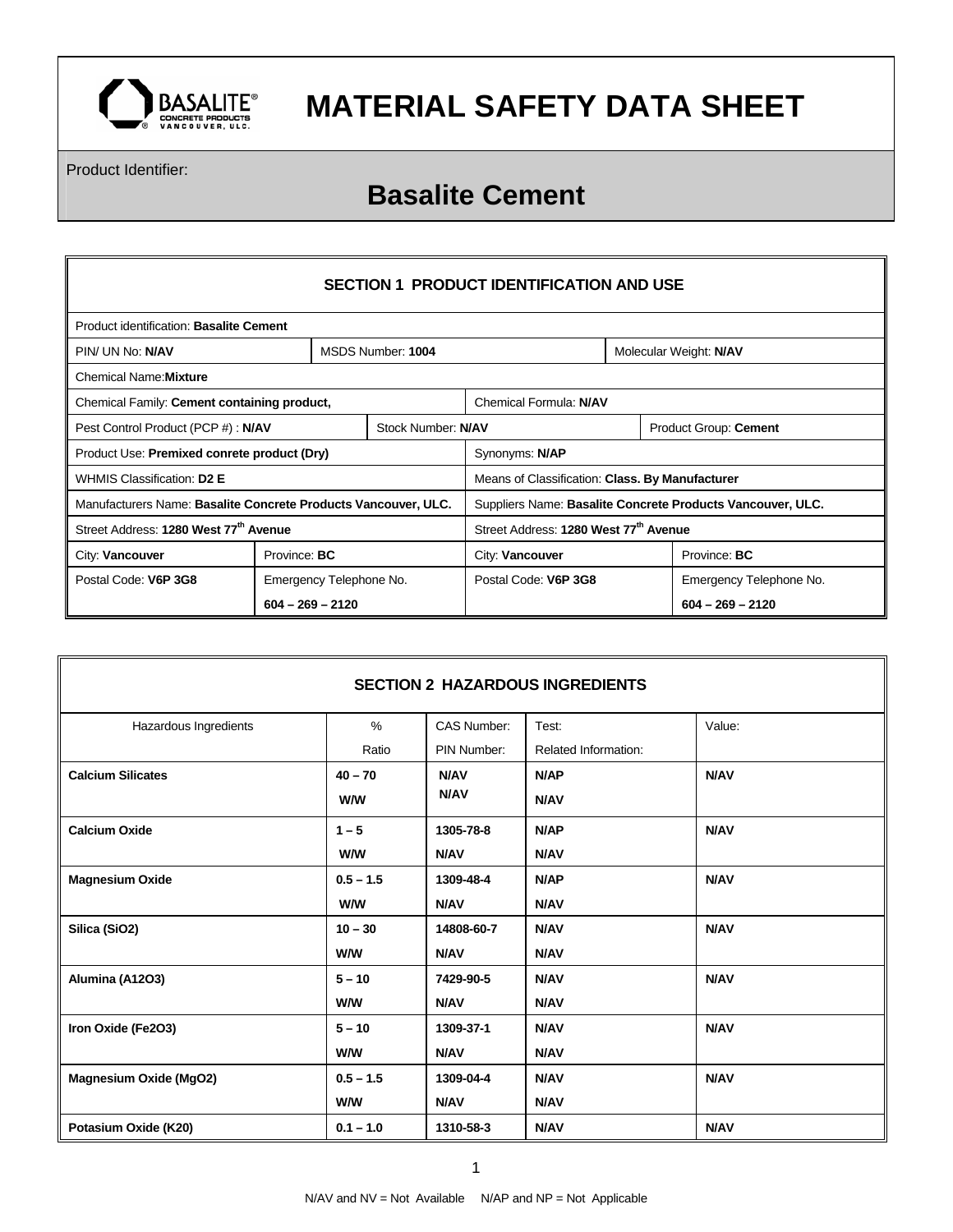

Product Identifier:

## **Basalite Cement**

| N/AV<br>W/W<br>N/AV |  |  |  |
|---------------------|--|--|--|
|                     |  |  |  |

| <b>SECTION 3 PHYSICAL DATA</b>                             |  |                                                                |  |                        |                          |                       |                        |
|------------------------------------------------------------|--|----------------------------------------------------------------|--|------------------------|--------------------------|-----------------------|------------------------|
| Odour & Appearance: Grey/White powder / mile, earthy odour |  |                                                                |  |                        |                          |                       |                        |
| <b>Physical State: Solid</b>                               |  |                                                                |  | Odour Threshold: N/AP  |                          |                       |                        |
| Freezing Point (°C): N/AP                                  |  |                                                                |  |                        | Boiling Point (°C): N/AP |                       |                        |
| Vapour pressure (mm Hg): N/AP                              |  | Vapour Density (Air=1): N/AP                                   |  | Percent Volatile: N/AP |                          |                       | Evaporation Rate: N/AP |
| pH: 12 - 13 (Cement)                                       |  | Specific Gravity: 3.15<br>Coeff. Water/ Oil Distribution: N/AP |  |                        |                          | Percent Soluble: < 1% |                        |

| <b>SECTION 4 FIRE AND EXPLOSION DATA</b>     |                                              |  |  |  |  |  |
|----------------------------------------------|----------------------------------------------|--|--|--|--|--|
| Flammability:                                | If yes, under which conditions?              |  |  |  |  |  |
| YES □<br>NO ⊠                                |                                              |  |  |  |  |  |
| Extinguishing Media: N/AP                    |                                              |  |  |  |  |  |
| Special Fire Fighting Procedures: N/AP       |                                              |  |  |  |  |  |
| Unusual Fire and Explosion Hazards: N/AP     | Auto-Ignition temperature (°C): N/AP         |  |  |  |  |  |
| Flashpoint (°C) and method: N/AP             | Lower flammability limit (% by volume): N/AP |  |  |  |  |  |
| Hazardous Combustion Products: CO2, H2O, SO2 |                                              |  |  |  |  |  |
| Explosion data: N/AP                         | Sensitivity to static discharge: N/AP        |  |  |  |  |  |
| Sensitivity to impact: N/AP                  |                                              |  |  |  |  |  |

| <b>SECTION 5 REACTIVITY DATA</b>                                                                           |                                |  |  |  |
|------------------------------------------------------------------------------------------------------------|--------------------------------|--|--|--|
| Chemical stability: YES $\boxtimes$ NO $\square$                                                           | If no, under which conditions? |  |  |  |
| Incompatibility with other substances:<br>If so, which ones?                                               |                                |  |  |  |
| YES $\Box$ NO $\Box$                                                                                       |                                |  |  |  |
| Reactivity, and under what conditions: When mixed with water, it produces a caustic solution (pH 12 to 13) |                                |  |  |  |
| Hazardous decomposition products: N/AP                                                                     |                                |  |  |  |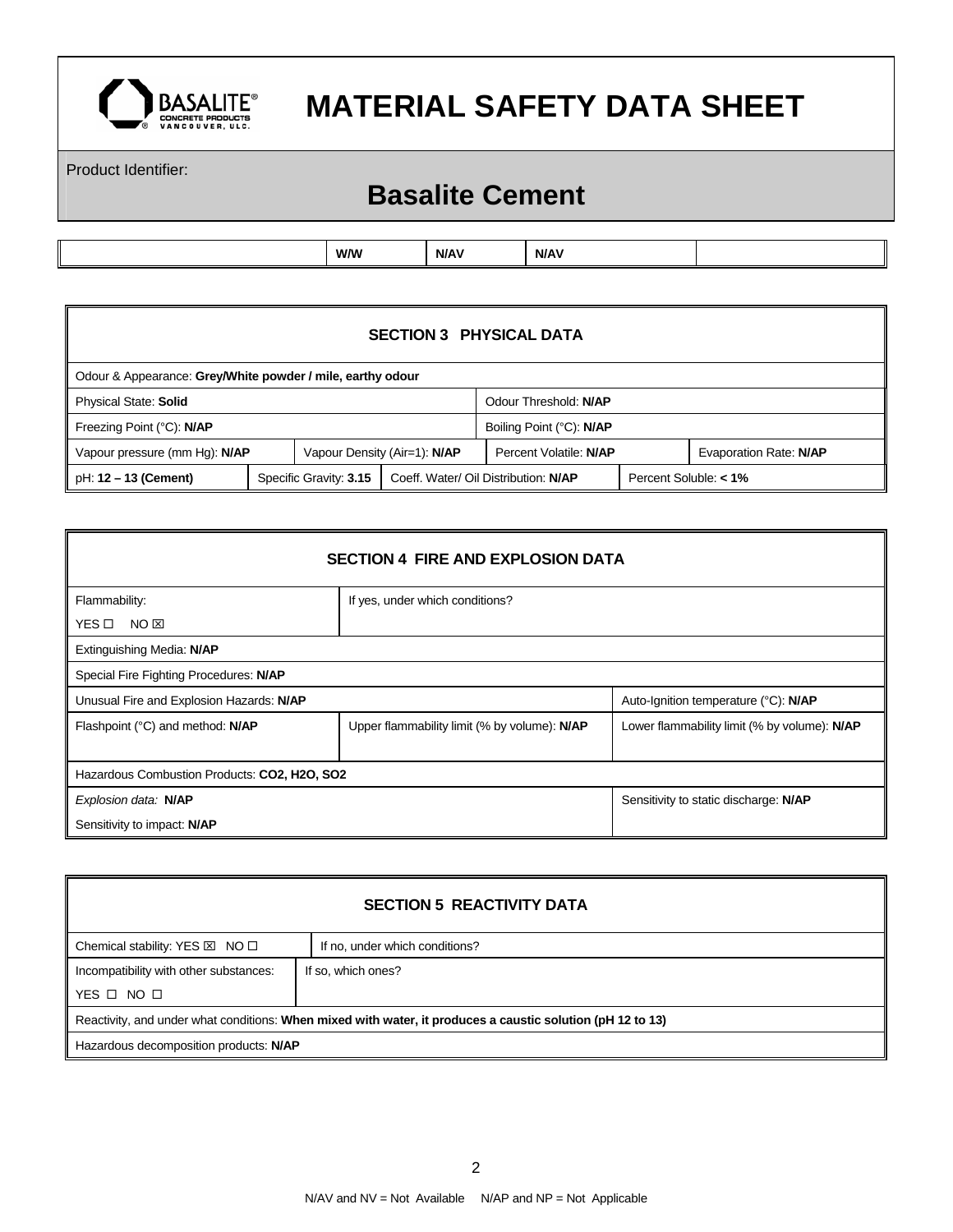

Product Identifier:

## **Basalite Cement**

| <b>SECTION 6 TOXICOLOGICAL PROPERTIES</b>                                                                                                                 |                                                                                                                                                       |  |  |  |  |  |
|-----------------------------------------------------------------------------------------------------------------------------------------------------------|-------------------------------------------------------------------------------------------------------------------------------------------------------|--|--|--|--|--|
| Route of Entry:<br>Skin Contact <b>X</b>                                                                                                                  | Eye Contact: XI<br>Inhalation: $\boxtimes$<br>Ingestion: $\square$<br>Skin Absorption: □                                                              |  |  |  |  |  |
| Effects of acute exposure to product: Inhalation: Irritating to upper respiratory system. Cement dust can inflame nasal tissue.                           | Eye contact: Can irritate eyes. Cement dust could cause inflammation to the cornea.<br>Skin contact: Can dry skin and wet mix may cause alkali burns. |  |  |  |  |  |
| Effects of chronic exposure to product: Cement dust can cause inflammation of the Cornea of your eye, and the tissue lining on the inside of<br>the nose. |                                                                                                                                                       |  |  |  |  |  |
| Exposure Limits:                                                                                                                                          |                                                                                                                                                       |  |  |  |  |  |
| TWA: 10mg/M3 Port. Cement                                                                                                                                 |                                                                                                                                                       |  |  |  |  |  |
| Other:                                                                                                                                                    |                                                                                                                                                       |  |  |  |  |  |
| <b>STEL: N/AV</b>                                                                                                                                         |                                                                                                                                                       |  |  |  |  |  |
| C: N/AV                                                                                                                                                   |                                                                                                                                                       |  |  |  |  |  |
| <b>OSHA PEL: N/AV</b>                                                                                                                                     |                                                                                                                                                       |  |  |  |  |  |
| <b>ACGIH TLV: N/AV</b>                                                                                                                                    |                                                                                                                                                       |  |  |  |  |  |
| Carcinogen by NTP: N/AV                                                                                                                                   | <b>OSHA Controlled: N/AV</b><br>Carcinogen by IARC: N/AV                                                                                              |  |  |  |  |  |
| Irritancy: Eyes: can irritate the eyes. Skin: Can dry the skin and cause rashes. Breathed in: Can irritate the nose & throat.                             |                                                                                                                                                       |  |  |  |  |  |
| Sensitization: Some people might develop a skin rash. (Allergic Dermatitis)                                                                               |                                                                                                                                                       |  |  |  |  |  |
| Carcinogenicty: Yes - Free Crystalline SiO2-L.A.R.C-Division 2A                                                                                           |                                                                                                                                                       |  |  |  |  |  |
| Reproductive Toxicity: N/AV<br>Teratogenicity: N/AV                                                                                                       |                                                                                                                                                       |  |  |  |  |  |
| Mutagenicity: N/AV                                                                                                                                        | Synergistic Products: N/AV                                                                                                                            |  |  |  |  |  |
| Medical Conditions Aggravated by Exposure: May aggravate open sores or dermatitis. Fine dust may aggravate asthma and other breathing<br>conditions.      |                                                                                                                                                       |  |  |  |  |  |

#### **SECTION 7 PREVENTATIVE MEASURES**

| Personal Protective Equipment:              |                                                                                                                   |                                                                                                                                                                                                                             |
|---------------------------------------------|-------------------------------------------------------------------------------------------------------------------|-----------------------------------------------------------------------------------------------------------------------------------------------------------------------------------------------------------------------------|
| Gloves (specify): <b>Impervious</b>         | Respirator (specify) Dust mask approved by<br>NIOSH/MSHA.                                                         | Eye (specify) Tight fitting goggles.                                                                                                                                                                                        |
| Footwear (specify): Impervious to moisture. | Clothing (specify) Cover all expose skin.                                                                         | Other (specify) <b>Barrier creams should be</b><br>applied PRIOR TO contact with product.<br>Suggest shower with soap and water after<br>working with cement-containing products-<br>practice good personal hygiene habits. |
|                                             | Engineering controls: Ventilation: Local exhaust to control airborne dust levels below 10mg/M3 TWA (cement dust). |                                                                                                                                                                                                                             |